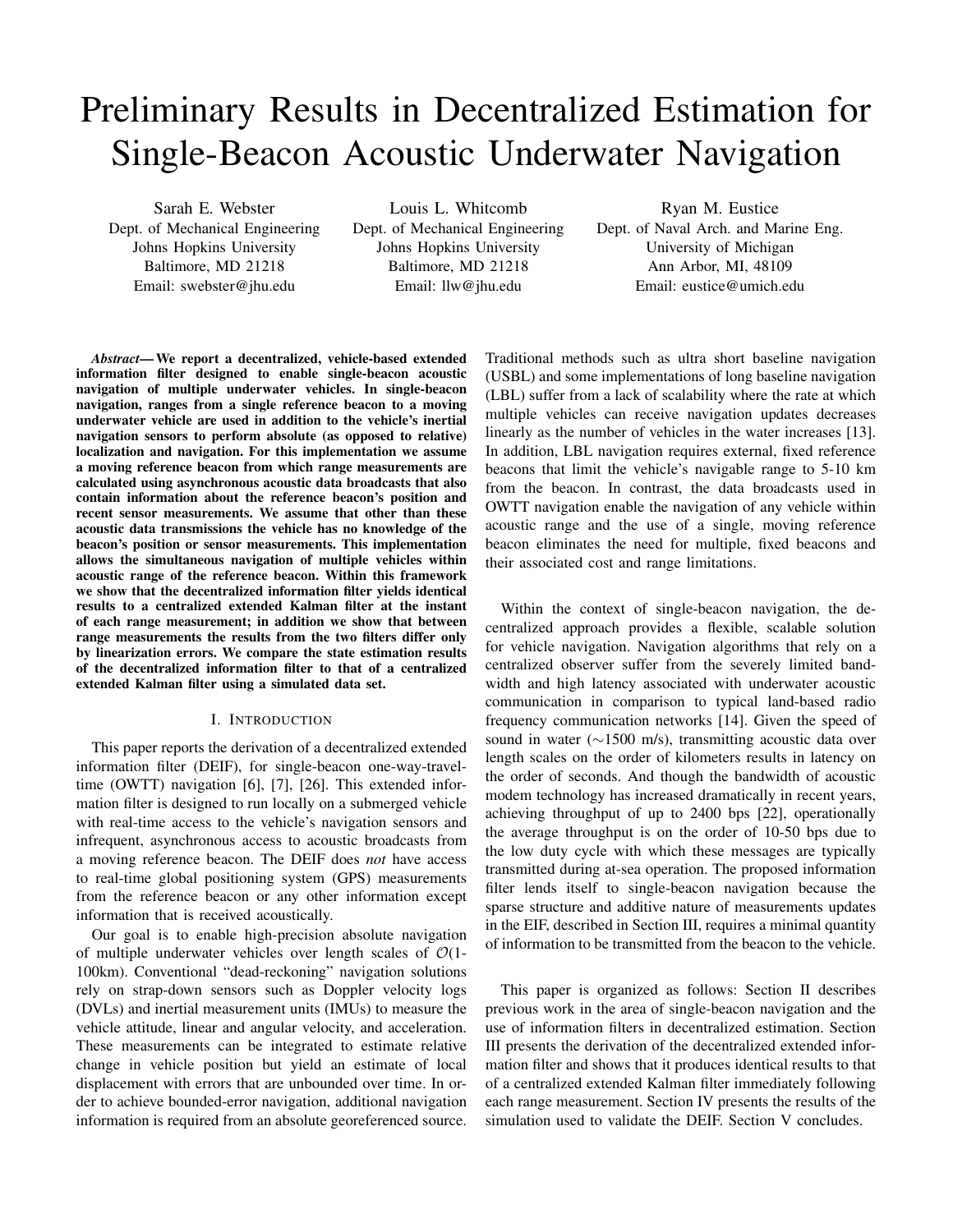#### II. PREVIOUS WORK

Single-beacon navigation relies on range measurements from a single, georeferenced beacon to provide an absolute position reference. Previous work in the area of single-beacon navigation is extensively reviewed in [26]. This section reviews some of the references most relevant to this paper. Navigation with a single, fixed beacon whose position is known *a priori* has been reported using several different estimation techniques—a least squares approach in [21] and [1], and a vehicle-based EKF in [16] and [11]. Navigation with respect to a moving beacon whose position is not known *a priori* is reported in [17] using a nonlinear least mean square method; in [7] using a maximum likelihood method; and in [26] using a centralized EKF. However, each of these methods, as reported, is only structurally tractable for post-processing, though the authors of [17] suggest improvements that would allow for real-time implementations.

Decentralized estimation in the context of underwater communication and navigation faces unique constraints in terms of low bandwidth and high latency, which renders many of the decentralized estimation solutions from land-based applications unsuitable. Until recently little research has been done on the topic of decentralized estimators and multi-vehicle navigation in the field of underwater robotics. However, as the cost of vehicles has decreased and their reliability improved, the increased interest in multi-vehicle operations within the ocean science community has precipitated new research in this area. In [2] the author presents a method that allows a vehicle running a Bayes estimator to use range and position information broadcast from one or more moving beacons. This work expands on the moving long baseline concept in [24] to encompass multiple range sources and real-time operation. The authors of [18] address a similar concept to moving long baseline and compare the use of the Kalman filter to the particle filter on the vehicle's localization performance.

The estimation algorithm that most closely resembles our work is [8], where the authors rely on a single moving georeferenced beacon to support the localization of multiple vehicles through asynchronous acoustic broadcasts. The main difference between the algorithm presented in [8] and the algorithm presented herein, is that [8] employs a vehiclebased EKF and performs range measurement updates using the absolute position and covariance broadcast from the reference beacon. The benefit of this formulation is that the algorithm is trivially robust to packet loss, however excluding the reference beacon position from the state vector of the filter makes the results difficult or impossible to compare analytically to a centralized filter. In contrast, the decentralized algorithm reported herein recreates the results of a centralized EKF that has access to measurements from both the vehicle and the beacon's navigation sensors. In addition, by keeping both vehicle and ship states in the filter, range measurement updates do not risk over confidence in and correlation of observations. In [2], the work upon which [8] is based, a multi-hypothesis strategy is employed to avoid over-confidence by preventing measurement data from being incorporated multiple times.

Finally, we look specifically at the use of the information filter for navigation in the field of robotics. Derived in detail in [19], the extended information filter has been employed for vehicle navigation [3] and SLAM algorithms [20], [23] in the context of land-based robotics. In the context of underwater vehicles, the EIF is most widely used for coordinated control, but there are a few examples of the EIF being employed in SLAM algorithms [4], [5]. To the best knowledge of the authors, the present paper is the first to formulate and test an extended information filter in the context of decentralized single-beacon navigation for underwater vehicles.

# III. DERIVATION OF THE DECENTRALIZED EXTENDED INFORMATION FILTER

In this section we present a brief review of the update and measurement equations for the extended information filter followed by a derivation of the vehicle-based decentralized extended information filter (DEIF). The implementation of the DEIF relies on two separate filters, both of which process sensor data causally and asynchronously. The information filter on the ship has access to ship sensor data but not range measurements (we will use the term ship to refer to the reference beacon for the remainder of this derivation). The ship-based filter is used to calculate the change in the ship's information vector and information matrix between acoustic broadcasts, and this delta information is acoustically transmitted to the vehicle. As described in [25], the ship-tovehicle range is measured using the one-way-travel-time of the acoustic broadcast. The DEIF on the vehicle has real-time access to vehicle sensor data and the asynchronous acoustic broadcasts from the ship, but does *not* have access to the ship's sensor measurements apart from the acoustic broadcasts. A centralized EKF (CEKF), which has simultaneous, realtime access to both vehicle and ship sensor data, provides the benchmark for the performance of the DEIF. Figure 1 shows a schematic of the delta ship information transmitted from the ship to the vehicle.



Fig. 1. A schematic of the information contained in the range packet acoustically transmitted from the ship to the vehicle.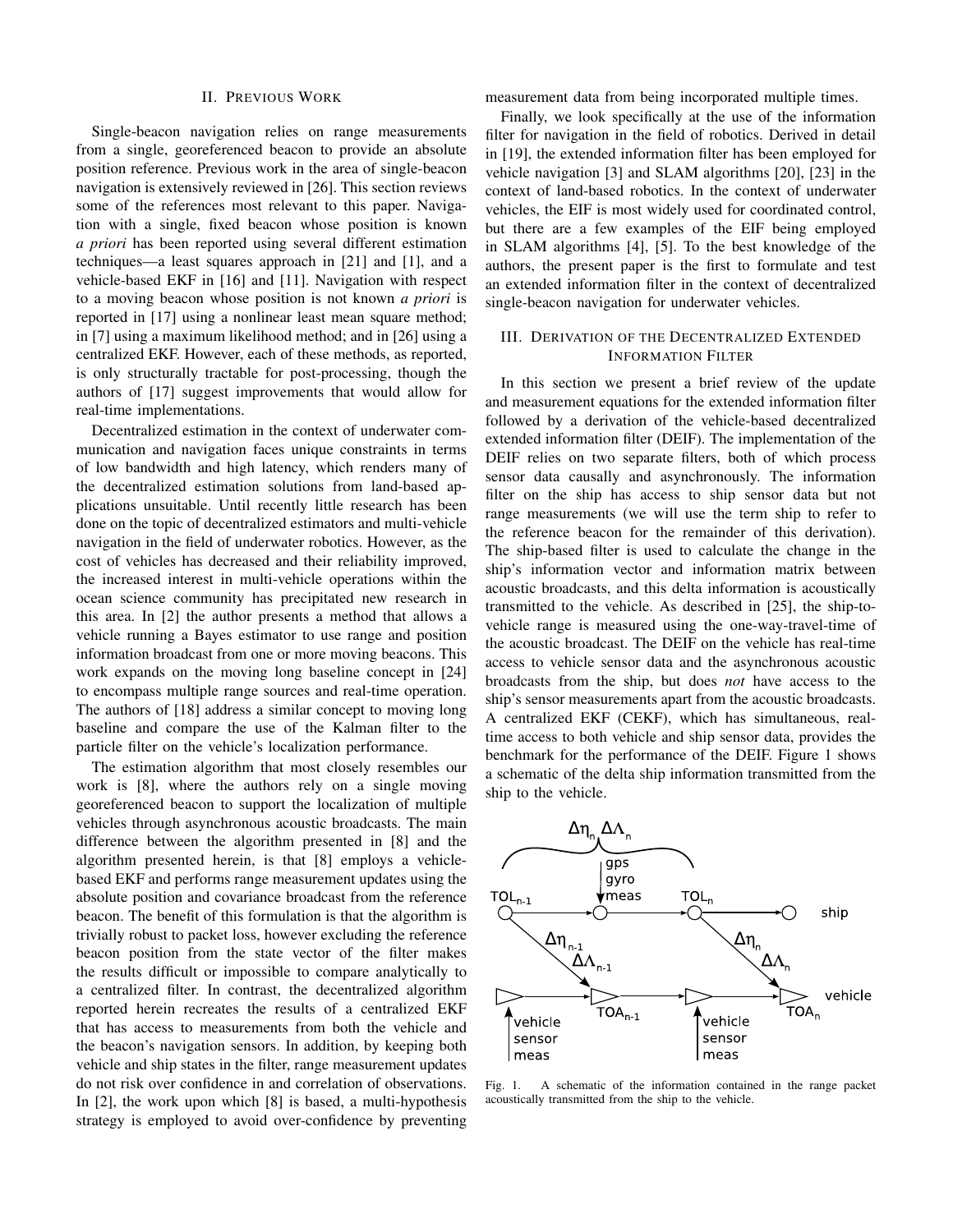#### *A. Extended Information Filter Equations*

The EIF is characterized by the information matrix,  $\Lambda$ , and the information vector,  $\eta$ , which can be defined in terms of the mean,  $\mu$ , and covariance,  $\Sigma$ , of the state vector, x, [12], [19], as

$$
\Lambda = \Sigma^{-1} \tag{1}
$$

$$
\eta = \Lambda \mu \tag{2}
$$

where

$$
\boldsymbol{\mu} = E[\boldsymbol{x}] \tag{3}
$$

$$
\Sigma = E\left[ (\boldsymbol{x} - \boldsymbol{\mu})(\boldsymbol{x} - \boldsymbol{\mu})^{\top} \right]. \tag{4}
$$

*1) Process Prediction:* For the general process prediction equations we consider a state vector with two states in it, the current state  $x_k$  and a previous state  $x_p$ , so that

$$
x_{k|k} = \left[\begin{array}{c} x_k \\ x_p \end{array}\right] \tag{5}
$$

and

$$
\Lambda_{k|k} = \left[ \begin{array}{cc} \Lambda_{kk} & \Lambda_{kp} \\ \Lambda_{pk} & \Lambda_{pp} \end{array} \right] \tag{6}
$$

$$
\boldsymbol{\eta}_{k|k} = \left[ \begin{array}{c} \boldsymbol{\eta}_k \\ \boldsymbol{\eta}_p \end{array} \right]. \tag{7}
$$

The process prediction equations for the information filter, which represent the distribution  $p(\boldsymbol{x}_{k+1},\boldsymbol{x}_p|\mathbf{Z}^{1:k},\mathbf{U}^{1:k+1}),$  are

$$
\Lambda_{k+1|k} = \begin{bmatrix} \Psi_k & Q_k^{-1} \mathbf{F}_k \Omega_k^{-1} \Lambda_{kp} \\ \Lambda_{kp} \Omega_k^{-1} \mathbf{F}_k^\top Q_k^{-1} & \Lambda_{pp} - \Lambda_{pk} \Omega_k^{-1} \Lambda_{kp} \end{bmatrix}
$$
 (8)

$$
\boldsymbol{\eta}_{k+1|k} = \left[ \begin{array}{c} \boldsymbol{Q}_k^{-1} \boldsymbol{F}_k \boldsymbol{\Omega}_k^{-1} \boldsymbol{\eta}_k + \boldsymbol{\Psi}_k (\boldsymbol{f}(\boldsymbol{\mu}_{k|k}, \boldsymbol{u}_{k+1}) - \boldsymbol{F}_k \boldsymbol{\mu}_{k|k}) \\ \boldsymbol{m}_k - \boldsymbol{\Lambda}_k \boldsymbol{\Omega}^{-1} \boldsymbol{p}_k^* \end{array} \right]
$$

$$
\boldsymbol{\eta}_p - \boldsymbol{\Lambda}_{pk} \boldsymbol{\Omega}_k^{-1} \boldsymbol{\eta}_k^* \tag{9}
$$

where  $\mathbf{Z}^{1:k}$  are the vehicle sensor measurements up to time k and  $\mathbf{U}^{1:k+1}$  are the control inputs up to time  $k+1$ ,  $f(\cdot)$  is the nonlinear process model,  $\mathbf{F}_k$  is the Jacobian,  $\mathbf{Q}_k$  is the covariance of the discretized process model noise, and

$$
\Psi_k = (\mathbf{Q}_k + \mathbf{F}_k \Lambda_{kk}^{-1} \mathbf{F}_k^\top)^{-1} \tag{10}
$$

$$
\Omega_k = \Lambda_{kk} + \boldsymbol{F}_k^\top \boldsymbol{Q}_k^{-1} \boldsymbol{F}_k \tag{11}
$$

$$
\eta_k^* = \eta_k - \mathbf{F}_k^\top \mathbf{Q}_k^{-1} (\mathbf{f}(\boldsymbol{\mu}_{k|k}, \boldsymbol{u}_{k+1}) - \mathbf{F}_k \boldsymbol{\mu}_{k|k}) \qquad (12)
$$

as derived in [5], [23].

*2) Process Prediction with Augmentation:* In equations (8) and (9), the current state at time k is propagated to time  $k+1$ , so that

$$
x_{k+1|k} = \left[\begin{array}{c} x_{k+1} \\ x_p \end{array}\right]. \tag{13}
$$

If instead we augment the state vector to include the state at time  $k + 1$  in addition to the original states,

$$
x_{k+1|k} = \left[\begin{array}{c} x_{k+1} \\ x_k \\ x_p \end{array}\right], \tag{14}
$$

the process prediction equations, which represent the distribution  $p(\mathbf{x}_{k+1}, \mathbf{x}_k, \mathbf{x}_p | \mathbf{Z}^{1:k}, \mathbf{U}^{1:k+1})$ , have a very different structure, [5],

$$
\Lambda_{k+1|k} = \begin{bmatrix}\nQ_k^{-1} & -Q_k^{-1}F_k & 0 \\
-F_k^{-1}Q_k^{-1} & F_k^{-1}Q_k^{-1}F_k + \Lambda_{kk} & \Lambda_{kp} \\
0 & \Lambda_{pk} & \Lambda_{pp}\n\end{bmatrix}
$$
(15)  
\n
$$
\eta_{k+1|k} = \begin{bmatrix}\nQ_k^{-1}(f(\mu_{k|k}, u_{k+1}) - F_k \mu_{k|k}) \\
\eta_k - F_k^{-1}Q_k^{-1}(f(\mu_{k|k}, u_{k+1}) - F_k \mu_{k|k}) \\
\eta_p\n\end{bmatrix}
$$
(16)

using the same definitions as in (8) and (9). Equation (15), can be written as the sum of two matrices—one containing the process prediction information and the other containing the previous information matrix.

$$
\Lambda_{k+1|k} = \begin{bmatrix} Q_k^{-1} & -Q_k^{-1}F_k & 0 \\ -F_k^{-1}Q_k^{-1} & F_k^{-1}Q_k^{-1}F_k & 0 \\ 0 & 0 & 0 \end{bmatrix} + \begin{bmatrix} 0 & 0 & 0 \\ 0 & \Lambda_{kk} & \Lambda_{kp} \\ 0 & \Lambda_{pk} & \Lambda_{pp} \end{bmatrix}
$$
 (17)

As was first noted in [5], this results in  $\Lambda$  having a sparse, block-tridiagonal structure. The sparsity of  $\Lambda$  is important in the context of acoustic navigation because it bounds the amount of information that must be acoustically transmitted in order to fully reconstruct the ship's state (see Section III-B).

1 *3) Measurement Update:* The measurement update equations for the extended information filter are

$$
\Lambda_{k|k} = \Lambda_{k|k-1} + \boldsymbol{H}_k^\top \boldsymbol{R}_k^{-1} \boldsymbol{H}_k
$$
\n(18)

$$
\eta_{k|k} = \eta_{k|k-1} + \cdots
$$
  
\n
$$
H_k^{\top} R_k^{-1} (z_k - h(\mu_{k|k-1}) + H_k \mu_{k|k-1})
$$
 (19)

where  $z_k$  is the measurement,  $\mathbf{R}_k$  is the covariance matrix of the measurement noise,  $h(\cdot)$  is the measurement model,  $H_k$ is the Jacobian of the measurement with respect to  $x$ 

$$
\boldsymbol{H}_{k} = \left. \frac{\partial \boldsymbol{h}(\boldsymbol{x})}{\partial \boldsymbol{x}} \right|_{\boldsymbol{x} = \mu_{k|k-1}} \tag{20}
$$

and  $\mu_{k|k-1}$  is the mean of the state vector [12], [19], [23].

# *B. Ship-Based Information Filter*

The DEIF, running on the vehicle, relies on acoustic data transmissions from the ship to make range measurements. The acoustic transmission contains a *range packet* with ship state information from an independent ship-based information filter that is used to maintain both current and historic ship state estimates. This filter is independent of the vehicle state, vehicle sensor measurements, and range measurements.

We assume a constant-velocity *linear* kinematic process model for the ship, which, in the experience of the authors, is a reasonable assumption for ship motion in the context of AUV survey operations. For the ship's process model the state vector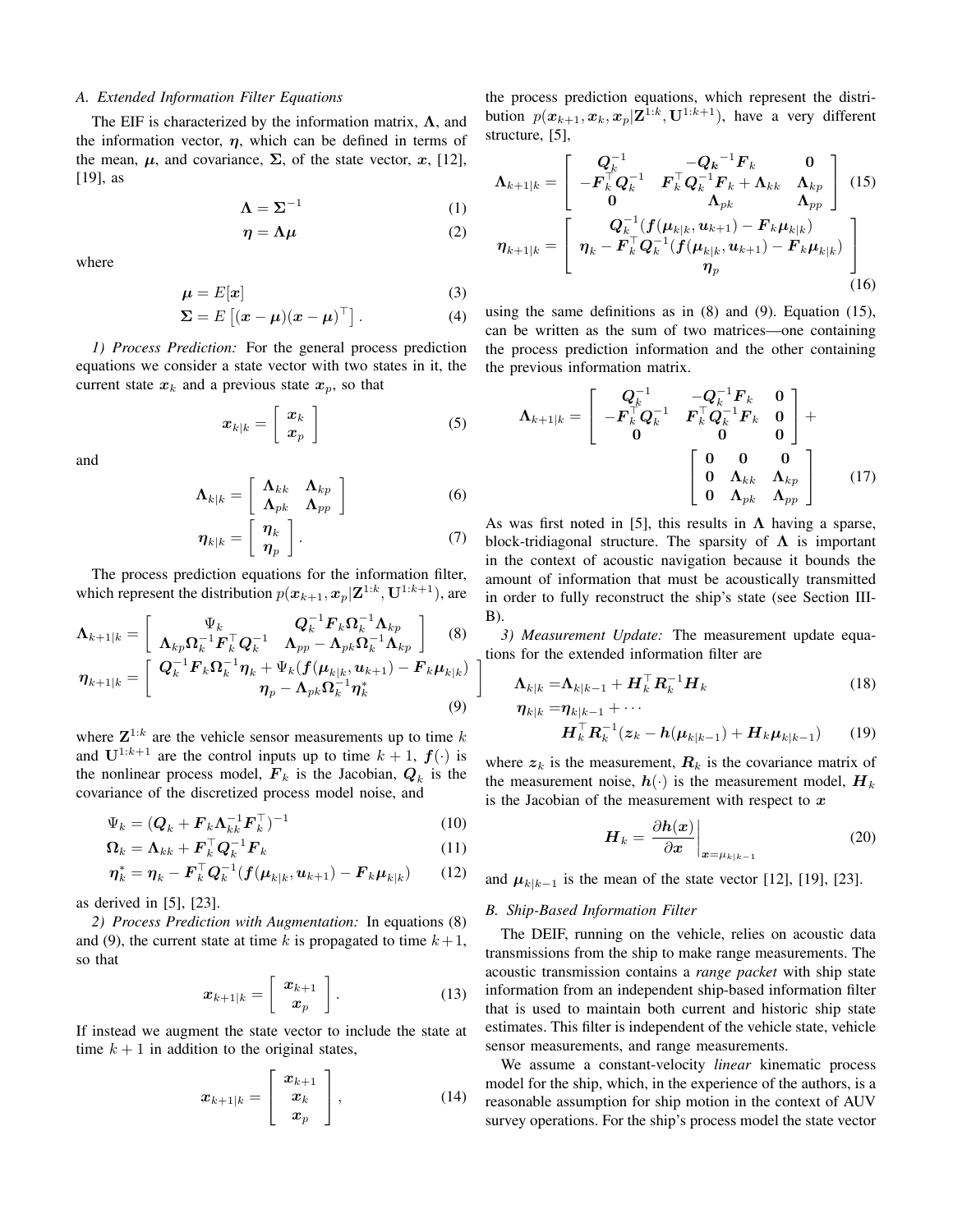contains the ship's xy-position, heading, and the respective velocities,

$$
\boldsymbol{x}_s = [x_s, y_s, \theta_s, \dot{x}_s, \dot{y}_s, \dot{\theta}_s]^\top. \tag{21}
$$

The ship process model is identical to that reported in [26], to which the reader is referred for further details.

*1) State Vector Augmentation:* The independent ship filter maintains an estimate of the current ship state as well as copies of historic ship states. Each time a new acoustic range packet is broadcast, i.e. at the time-of-launch (TOL), a copy of the current ship state is appended onto the ship state vector. This results in a state vector, after  $n$  range packets have been transmitted, of the form

$$
\boldsymbol{x}_{s_{k|k}} = \begin{bmatrix} \boldsymbol{x}_{s_k} \\ \boldsymbol{x}_{s_{TOL_n}} \\ \vdots \\ \boldsymbol{x}_{s_{TOL_2}} \\ \boldsymbol{x}_{s_{TOL_1}} \end{bmatrix}
$$
(22)

where we have adopted the following convention:  $x_{s_{k|k}}$  denotes the entire ship state vector at time  $k$ ;  $x_{s_k}$  is the current ship state; and  $x_{s_{TOL_n}}$  is the ship state when the n<sup>th</sup> range packet was broadcast. Note that we are using  $\top$  for the matrix transpose operator. Because in practice it is undesirable, and unnecessary, for the state vector to grow without bound, we marginalize out [5] the oldest historic ship states in order to maintain a fixed-length state vector.

*2) Acoustic Data Packets:* What differentiates the DEIF from other estimators used in decentralized single-beacon navigation is the information that is transmitted with the range measurements and how that information is incorporated into the decentrialized vehicle navigation filter in conjunction with the range measurement. To initiate a range measurement, the ship broadcasts an acoustic data packet, or range packet, containing information about the ship state. In other formulations of single-beacon navigation, such as [2] and [8], the range packet contains the mean and covariance of the ship's current x-y position, which is used by the filter on the vehicle to perform a range measurement update. This approach, while certainly reasonable, does not contain enough information to allow the vehicle to recreate the global state of the system, including full state recovery of both the vehicle and the ship.

In this formulation, the range packet contains the *change* in  $\Lambda_s$  and  $\eta_s$  between the time of the current acoustic broadcast,  $TOL_n$ , and the time of the previous acoustic broadcast,  $TOL_{n-1}$ ,

$$
\Delta \Lambda_{TOL_n} = \Lambda_{s_{TOL_n}} - \Lambda_{s_{TOL_{n-1}}} \tag{23}
$$

$$
\Delta \eta_{TOL_n} = \eta_{s_{TOL_n}} - \eta_{s_{TOL_{n-1}}}
$$
\n(24)

where, for conformability,  $\Lambda_{s_{TOL_{n-1}}}$  and  $\eta_{s_{TOL_{n-1}}}$  have been padded with zeros to match the size of  $\Lambda_{s_{TOL_n}}$  and  $\eta_{s_{TOL_n}}$ respectively. These range packets are reassembled subsea in the DEIF.

The contribution to  $\Delta \Lambda_{TOL_n}$  and  $\Delta \eta_{TOL_n}$  from the ship sensor measurement updates, (19), and prediction with augmentation, (17), are independent of other measurements, because of the additive nature of the respective operations and the linear ship process model. As a result, the  $\Delta \Lambda_{TOL_n}$  and  $\Delta \eta_{TOL_n}$  calculated from the ship-based filter, which has no knowledge of the vehicle and is not subject to range measurement updates, is *identical* to what the DEIF would have calculated if it was performing the ship process predictions and ship sensor measurement updates *even though the ship states in the DEIF have been modified by prior range measurements*. This is discussed in more detail in Section III-C.

## *C. Vehicle-Based Decentralized Extended Information Filter*

The DEIF uses a constant velocity nonlinear process model with a 12 degree-of-freedom (DOF) state vector,

$$
\boldsymbol{x}_v = [\boldsymbol{s}^\top, \boldsymbol{\varphi}^\top, \boldsymbol{v}^\top, \boldsymbol{\omega}^\top]^\top \tag{25}
$$

where s is the local-level vehicle pose in the local frame,  $\varphi$ is the local-level vehicle attitude (Euler roll, pitch, heading),  $v$  is the body-frame linear velocity, and  $\omega$  is the body-frame angular velocity. The vehicle process model is identical to that reported in [26], to which the reader is referred for further details.

*1) DEIF State Vector:* In addition to the current vehicle state, the DEIF maintains a copy of the historic *ship* states reconstructed from the delta information acoustically broadcast from the ship. As a result, the DEIF state vector consists of two parts, the current vehicle state and the historic ship states,

$$
\boldsymbol{x}_{v_{k|k}} = \begin{bmatrix} x_{v_k} \\ x_{s_{TOL_n}} \\ \vdots \\ x_{s_{TOL_1}} \end{bmatrix}
$$
 (26)

where we adopt the convention that  $x_{v_{k|k}}$  denotes the entire vehicle state vector at time  $k$ ;  $x_{v_k}$  is the current vehicle state; and  $x_{s_{TOL_n}}$  is the ship state when the n<sup>th</sup> range packet was broadcast. Note that by definition, because acoustic broadcasts have a non-negligible time delay associated with them, the DEIF state vector cannot contain information about the *current* ship state, it can only contain information about *historic* ship states.

The reconstructed ship states are not subjected to process predictions or measurement updates other than range measurements, because the DEIF has no knowledge of the ship process model or measurement from ship sensors. The ship states remain unchanged over time except for range measurement updates and when new information from acoustic broadcasts is incorporated.

*2) Incorporating Delta Ship Information:* At the time-ofarrival (TOA) of a range packet at the vehicle, the delta ship information included in each range packet is incorporated in the DEIF, and then the range measurement update is performed. The delta ship information is incorporated into the DEIF simply by addition, in the analogous operation to (23)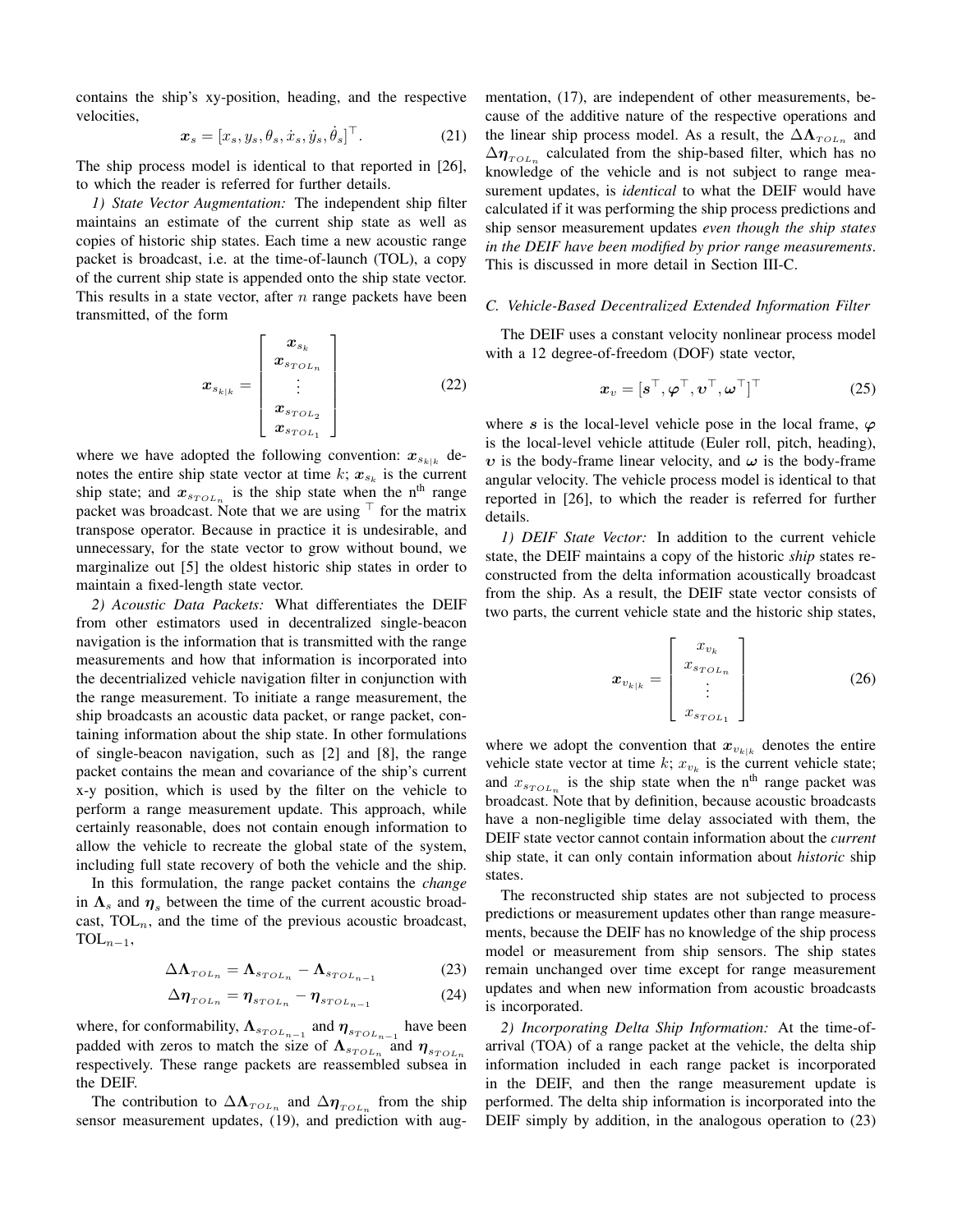and (24):

$$
\Lambda_{v_{TOA_n}} = \bar{\Lambda}_{v_{TOA_n}} + \Delta \Lambda_{TOL_n}
$$
 (27)

$$
\eta_{v_{TOA_n}} = \bar{\eta}_{v_{TOA_n}} + \Delta \eta_{_{TOL_n}}
$$
\n(28)

where  $\bar{\Lambda}_{v_{TOA_n}}$  is the information matrix before the delta ship information is incorporated and  $\Lambda_{v_{TOA_n}}$  is the information matrix after the delta ship information is incorporated, accounting for conformability. As noted in Section III-B.2, the delta ship information encapsulates all of the information that the filter has gained about the ship state since the last range packet was transmitted. The simplicity of this computation is one of the advantages of the information filter.

*3) Range Measurement Updates:* At the time-of-arrival (TOA) of the range packet, after the delta ship information is incorporated, the range measurement update (19) is performed. The observation model for the range measurement is

$$
z_k = \sqrt{(\boldsymbol{x}_{v_{xyz}} - \boldsymbol{x}_{s_{xyz}})^\top (\boldsymbol{x}_{v_{xyz}} - \boldsymbol{x}_{s_{xyz}})} + v_k
$$
 (29)

where  $x_{v_{xyz}}$  is the vehicle pose at the TOA,  $x_{s_{xyz}}$  is the ship pose at the TOL, and  $v_k \sim \mathcal{N}(0, R_k)$ .

# *D. CEKF Delayed Measurement Update*

Immediately after performing a range update, the current state of the vehicle recovered by the DEIF is identical to the vehicle state recovered from the CEKF. There are several subtleties in this observation that we address here.

At the TOA of the range packet, the range measurement is made between  $x_{v_{TOA}}$  and  $x_{s_{TOL}}$ . Comparing the probability distributions of the two filters immediately after the range measurement update, we find that they are *not* identical:

$$
\text{DEIF: } p\left(\boldsymbol{x}_{v_k}, \boldsymbol{x}_{s_{TOL}} | z_{rng}^{TOA}, \mathbf{Z}_{v}^{1:TOA}, \mathbf{U}_{v}^{1:TOA}, \boxed{\mathbf{Z}_{s}^{1:TOL}}\right) \tag{30}
$$
\n
$$
\text{CEKF: } p\left(\boldsymbol{x}_{v_k}, \boldsymbol{x}_{s_{TOL}} | z_{rng}^{TOA}, \mathbf{Z}_{v}^{1:TOA}, \mathbf{U}_{v}^{1:TOA}, \boxed{\mathbf{Z}_{s}^{1:TOA}}\right) \tag{31}
$$

where  $z_{rng}^{TOA}$  is the most recent range measurement,  $\mathbf{Z}_{v}^{1:TOA}$ are the vehicle sensor measurements up to the TOA,  $U_v^{1:TOA}$ are the vehicle control inputs up to the TOA, and  $\mathbf{Z}_{s}^{1:TOL}$  are the ship sensor measurements up to the TOL. Note that the CEKF has access to ship sensor measurements between the TOL and the TOA of which the DEIF has no knowledge. This is illustrated in Figure 2 where the CEKF has access to the GPS and gyrocompass measurements made at the ship between the TOL and TOA, while the DEIF does not.

The ramifications of this are that the DEIF performs a range measurement between the current vehicle state and the the best estimate of the ship's state at the TOL given ship sensor measurements *only up to the TOL*. In contrast, the CEKF performs a range measurement between the current vehicle state and the best estimate of the ship's state at the TOL given ship sensor measurement *up to the TOA*. The CEKF is essentially performing a smoothing operation on the



Fig. 2. At the TOA, the CEKF has access to the GPS and gyrocompass measurements made at the ship after the TOL, while the DEIF does not.

ship's state at the TOL, because it has access to additional information from the ship's sensors after the data packet was broadcast at the TOL.

To address this discrepancy we use a two-step delayed measurement update in the CEKF, first performing a measurement update for the range measurement with only ship measurements up until the TOL, (32), and then performing another measurement update for the ship measurements that happened between the TOL and the TOA, (33):

$$
p(\boldsymbol{x}_{v_k}, \boldsymbol{x}_{\text{STOL}} | \boldsymbol{z}_{rng}^{TOA}, \mathbf{Z}_{v}^{1:TOA}, \mathbf{U}_{v}^{1:TOA}, \overline{\mathbf{Z}_{s}^{1:TOL}}) \qquad (32)
$$
  

$$
p(\boldsymbol{x}_{v_k}, \boldsymbol{x}_{\text{STOL}} | \boldsymbol{z}_{rng}^{TOA}, \mathbf{Z}_{v}^{1:TOA}, \mathbf{U}_{v}^{1:TOA}, \mathbf{Z}_{s}^{1:TOL}, \overline{\mathbf{Z}_{s}^{TOL:TOA}}) \qquad (33)
$$

so that now the DEIF distribution in (30) is identical to the CEKF distribution in (32), without compromising the CEKF's final distribution, i.e. (33) is identical to (31).

Between range measurements, the CEKF and DEIF estimates of the vehicle's state will not be identical because of linearization errors, as seen in (30) versus (31). However, at the instant of *each* range measurement, through the two-step delayed update, the filters estimates will be identical.

Due to the cumulative nature of this navigation technique, packet loss is an operational concern for real-time implementation. The authors are currently investigating several viable options for addressing the effects of packet loss, including broadcasting redundant range packets or reformulating the delta information in order to mitigate the effect of packet loss.

A final note on this derivation, mentioned briefly in Section III-B.2, is that the ship process model must be linear in order for the delta ship information calculated in the independent ship filter to be identical to a centralized filter. A linear process model guarantees that the process prediction and measurement updates are independent of the ship's current state. This is essential because the independent ship filter will have a different estimate of the ship's current state than a centralized filter, because the centralized filter's estimate is conditioned on previous range measurements. This presents a non-trivial challenge for future work where we would like to incorporate range measurements from other vehicles that will not necessarily have linear process models.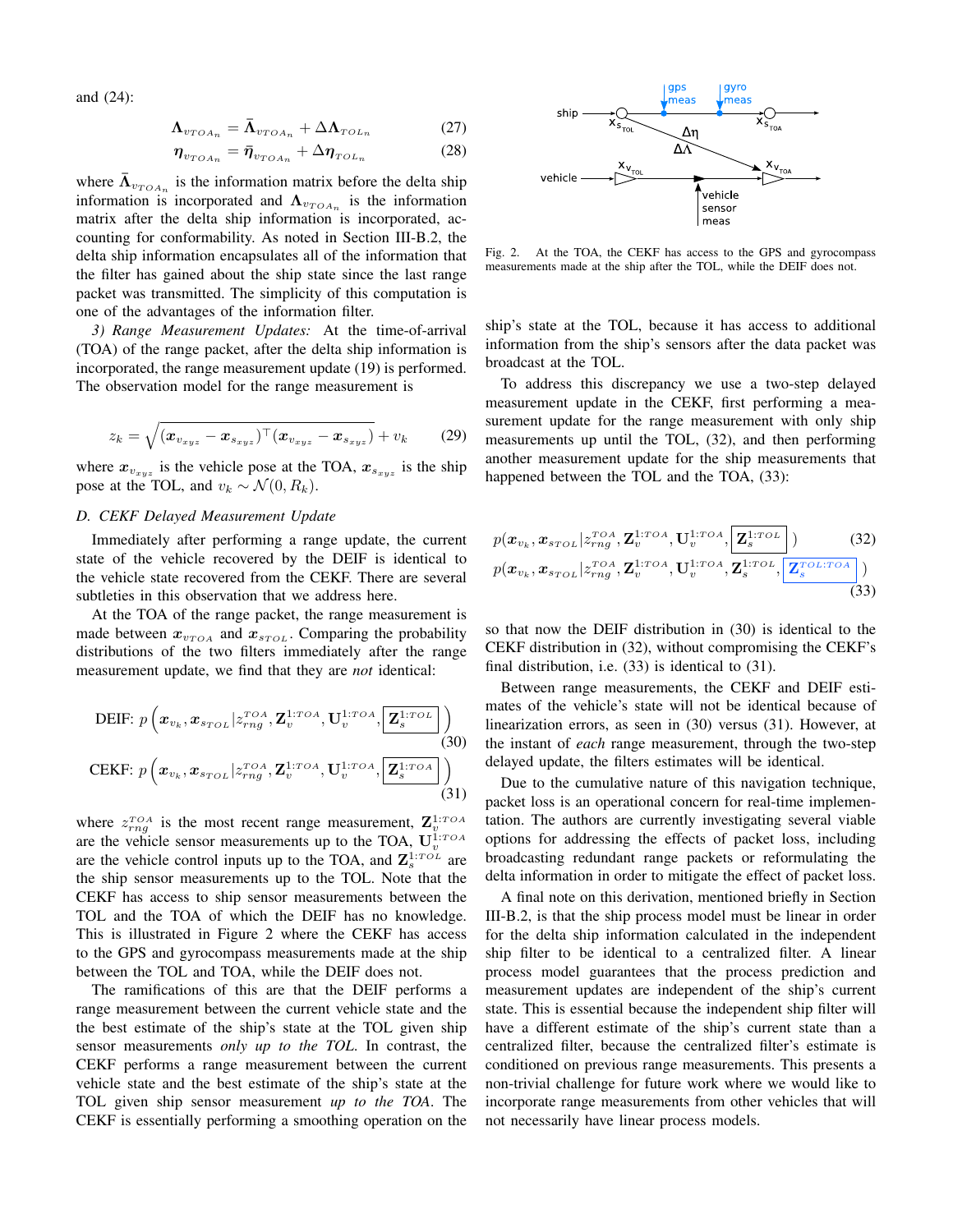TABLE I SIMULATED NAVIGATION SENSORS: SAMPLING FREQUENCY AND NOISE

| <b>Vehicle Sensors</b> | Frequency        | <b>Noise</b>                                                                                           |
|------------------------|------------------|--------------------------------------------------------------------------------------------------------|
| OCTANS $a$             | 3 H <sub>z</sub> | $h: 0.1^{\circ}$<br>$rp:$ $0.01^{\circ}$<br>$h: 0.5^{\circ}/s$<br>$\dot{r}\dot{p}$ : 0.25 $\degree$ /s |
| depth sensor           | $0.9$ Hz         | $5 \text{ cm}$                                                                                         |
| DVL                    | $3.0$ Hz         | $1 \text{ cm/s}$                                                                                       |
| modem                  | every 2.5 min    | 4 m                                                                                                    |

 $a<sup>a</sup>h$ , p, and r are heading, pitch, and roll respectively;  $h$ ,  $\dot{p}$ , and  $\dot{r}$  are heading, pitch, and roll rates.

| <b>Ship Sensors</b> | Frequency | <b>Noise</b>    |
|---------------------|-----------|-----------------|
| GPS                 | $1.0$ Hz  | $0.5 \text{ m}$ |
| gyrocompass         | $2.0$ Hz  | $0.1^\circ$     |

# IV. SIMULATION

The DEIF is tested using a simulated 6 hours survey at 3800m depth. As described in detail in Section III, the DEIF has real-time access to vehicle sensor data and asynchronous acoustic broadcasts from the ship that are used to make range measurements. The DEIF does *not* have access to the ship's sensor measurements apart from these acoustic broadcasts. To test the validity of the filter, we compare the DEIF estimation results to those obtained with a CEKF, reported in [26], at every time step.

## *A. Simulation Setup*

For comparison purposes this simulation is designed to mimic the experimental setup of the deep water survey [26]. In the simulated mission presented here, the vehicle drives ten 700 m tracklines spaced 80 m apart at a velocity of 0.35 m/s. The vehicle's depth is constant at 3800 m. The vehicle takes approximately 6 hours to complete the survey, during which time the ship drives around the vehicle's survey area in a diamond pattern at 0.5 m/s, broadcasting acoustic data packets every 2.5 minutes.

We assume that the ship is equipped with a differential global positioning system (DGPS) receiver and a gyrocompass to measure heading. The vehicle has an OCTANS fiber-optic gyrocompass to measure attitude and attitude rates; a Paroscientific pressure sensor to measure depth; and an RDI Doppler velocity log (DVL) to measure bottom-referenced velocities. Acoustic modems are used to measure the range between the ship and the vehicle. The vehicle and ship navigation sensors, their sampling frequencies, and the noise statistics for each sensor are given in Table I.

## *B. Results*

The results of the simulation are shown in Figures 3, 4 and 5. Figure 3 shows the estimated vehicle trajectory overlaid with the 3-sigma covariance of the vehicle position as estimated by the DEIF. The GPS-reported position of the ship as it

moves around the vehicle survey area is also shown. Figure 4 shows the difference between the vehicle's true position and the estimate from the DEIF of the vehicle's position over the course of the simulated dive. The error at the end of the dive between the DEIF's estimate of the vehicle position and the true vehicle position is 3.7 m cross-track and 0.2 m alongtrack both with 3.1 m standard deviation. For comparison, had the vehicle relied solely on dead reckoning throughout the dive with no range measurements, the error at the end of the dive between the estimated and true vehicle position would have been 8.8 m cross-track and 5.6 m along-track with a 7.8 m standard deviation. The 3-sigma error bars are included to show that the filter maintains consistency over the course of the dive.

Comparing the mean of the vehicle's 12 degree-of-freedom (DOF) state vector as estimated by the DEIF versus the CEKF, Figure 5 shows the norm of the difference over the course of the simulation. The lower plot highlights the norm of the difference immediately after a range measurement, as marked by the asterisks. Note that the y-axis on the lower plot has been scaled down by two orders of magnitude to show the precision with which the DEIF is able to reproduce the results of the CEKF. The average difference between the filters across the entire dive is 5.68e-3 (5.7 mm) in x-y position and 3.35e-8 in the other state elements. The average difference immediately after a range measurement is 8.27e-5 m in x-y position and 1.70e-10 in the other vehicle states.

## *C. Discussion*

As discussed in Section III-D, we expect the DEIF to produce state estimates that are comparable to the CEKF: *immediately after* each range update the results should be identical; *between* range updates, the results should differ only due



Fig. 3. Ship and vehicle trajectories. The vehicle started in the northwest and proceeded east, ending at the southwest corner of the survey. The ship moved counter-clockwise around the diamond starting at the eastern-most apex.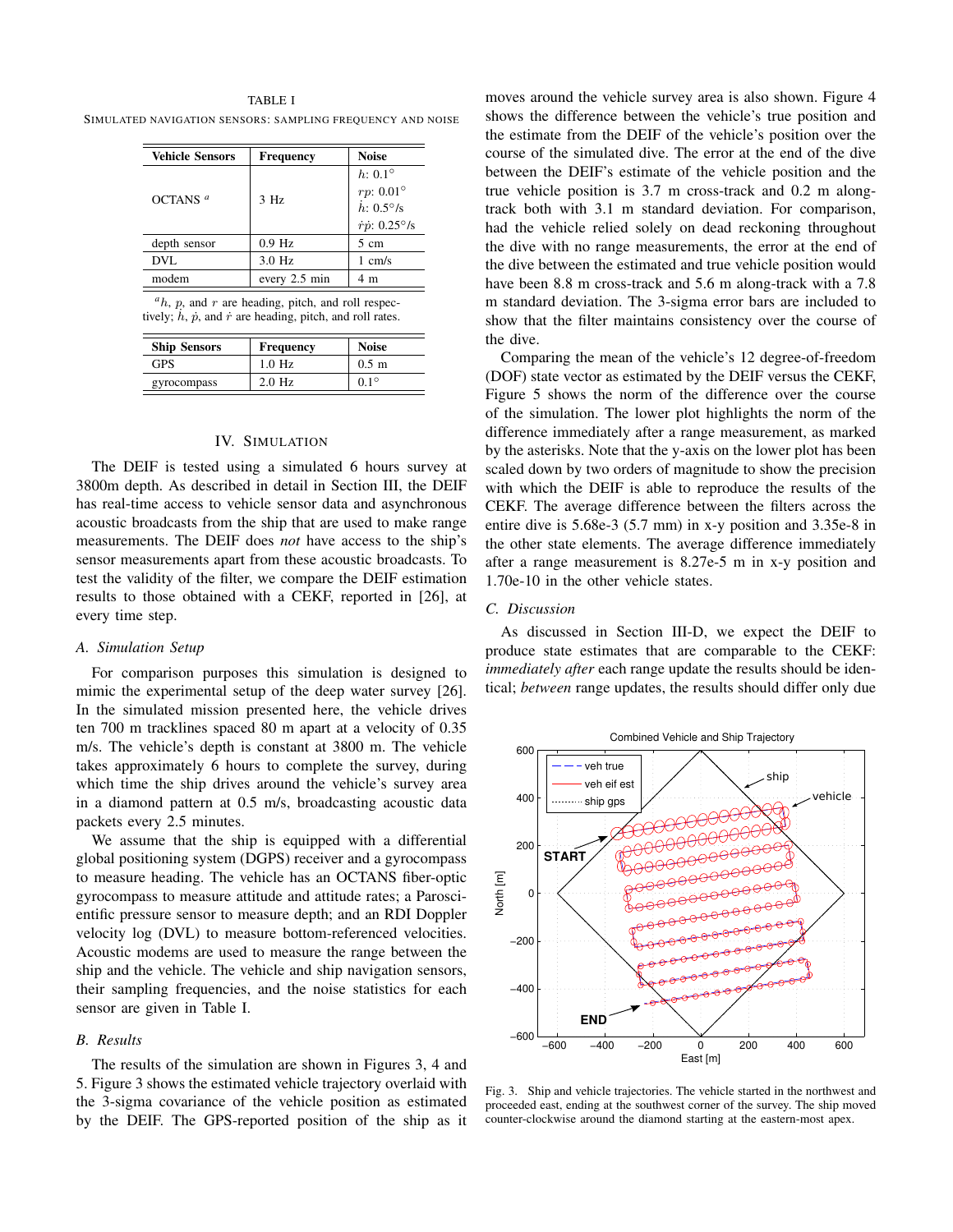

Fig. 4. The difference between the true vehicle position and estimate from the DEIF over time. The error bars are 3 times the standard deviation in each degree of freedom.

to linearization errors. The results from the simulation shown in Figure 5 support this within the tolerance of numerical precision. Over the course of the 6 hour simulated dive the difference in x-y position between the DEIF and the EKF is, on average, 8.27e-5 m immediately after each range update. In addition, the difference between the filters due to linearization errors (averaged over the entire dive) is 5.7 mm on average with a maximum difference of 4.9 cm.



Fig. 5. The sum of the squared error between the mean vehicle position as estimated by the DEIF versus the CEKF.

Because these results are based on a simulated data set, there are several possible discrepancies compared to experimental data. The assumed noise characteristics of the navigation sensors in Table I are used both in the simulation of noisy sensor data and in the measurement models in the DEIF and CEKF. As a result the measurement models exactly predict the performance of the navigation sensors. In addition, the noise model of every sensor is assumed to be Gaussian. While these assumptions may be reasonable for common vehicle navigation sensors that have been tested extensively in the field [15], acoustic range measurements suffer from highlyvariable, non-Gaussian noise sources including multi-path and ray-bending errors. In an attempt to account for this, we use a large assumed variance for the range measurements. In a real-world context outlier filtering of the range data would be necessary.

## V. CONCLUSIONS AND FUTURE WORK

The structure of the information filter makes it a natural choice for a decentralized implementation. Delayed ship updates are simply additive and require a minimal amount of information to be acoustically transmitted that is well within the function limits of available acoustic modems [9], [10]. In this paper we have derived a vehicle-based extended information filter that is able to estimate a vehicle's state, including x-y position, using only vehicle-based inertial navigation sensors and asynchronous acoustic broadcasts from a single, moving, georeferenced beacon. The DEIF is able to locally recreate vehicle state estimates that are commensurate with the results from a centralized extended Kalman filter within a margin of numerical error, and did so over the course of a simulation that is representative of an actual, deep-water survey in both physical scale and the frequency of measurements. In addition, the filter in its current form could be used on multiple underwater vehicles where each vehicle simultaneously receives acoustic data broadcasts from the reference beacon. Given the favorable results in simulation of the DEIF, we look forward to experimentally validating this algorithm and continuing to work towards a full multi-vehicle implementation.

In the future, the natural expansion of this algorithm is to incorporate acoustic broadcasts from *other vehicles* in addition to broadcasts from the reference beacon. The addition of vehicle-based acoustic broadcasts would generate inter-vehicle range information that could be used to further constrain each receiving vehicle's navigation solution. Incorporating intervehicle ranges presents a number of challenges for continued research, including the nonlinearity of the process models of the vehicles initiating the acoustic broadcast, and the problem of over confidence associated with double counting information passed between the vehicles.

#### ACKNOWLEDGMENTS

This work was supported by the National Science Foundation under NSF Awards ATM-0427220, ATM-0428122, and IIS-0746455.

#### **REFERENCES**

[1] P. Baccou and B. Jouvencel, "Homing and navigation using one transponder for AUV, postprocessing comparisons results with long base-line navigation," in *Proc. IEEE Int. Conf. Robot. Auto. (ICRA)*, vol. 4, 2002, pp. 4004–4009.